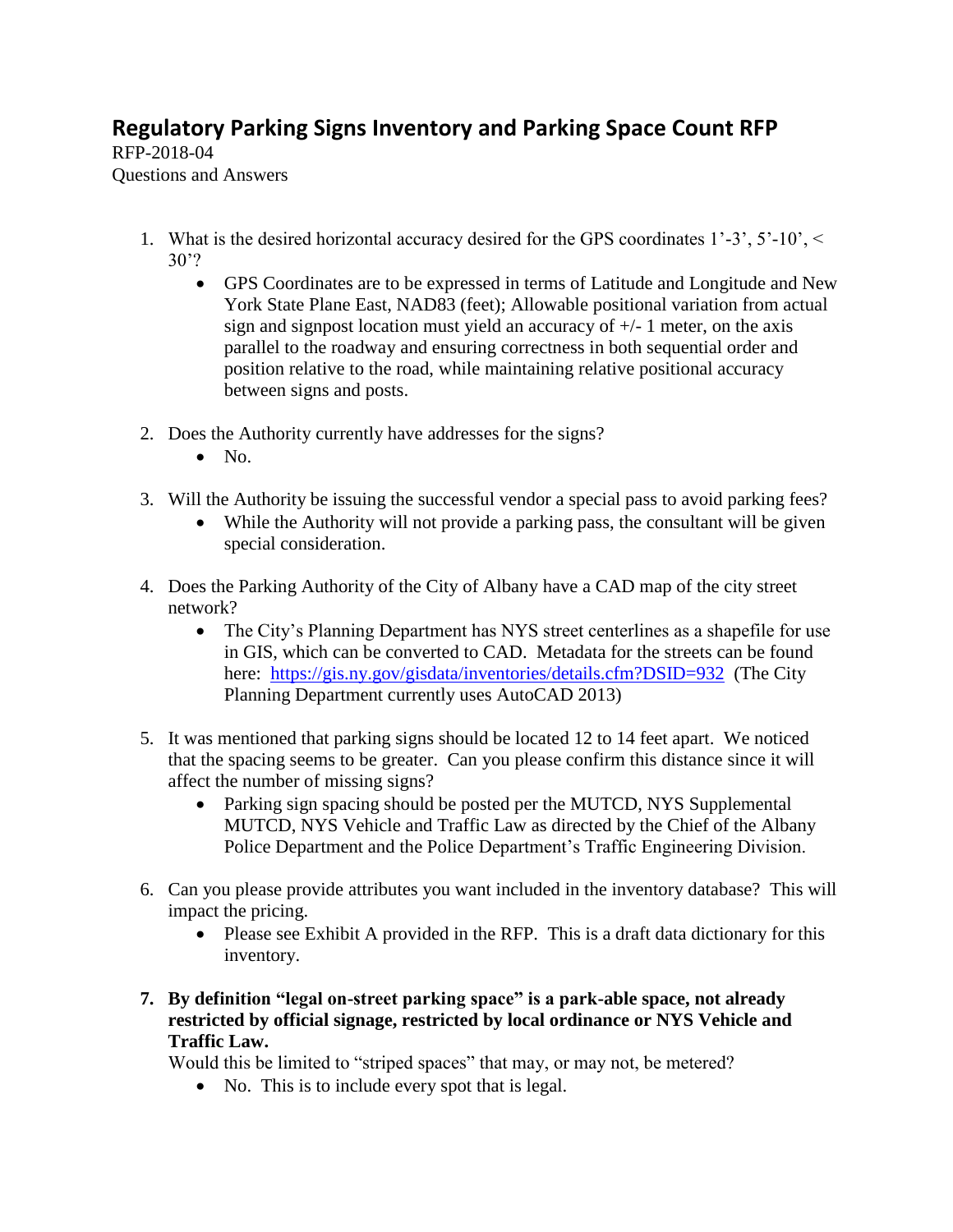Would it include "non-striped" parking spaces within Cutis streets, such as those surrounding Washington Park?

• Yes.

Are residential streets that are not metered or striped to be included?

• Yes.

## **8. In Project Overview it states "bidder will provide exact coordinates and attributes of each regulatory sign"**

Would the Trimble sub-meter receivers be sufficient?

 Yes, this is sufficient, however, you may want to log a minimum of 5-10 points per feature to get the +/- 1 meter accuracy.

Which format is preferred in the GIS deliverables DDD.MM.mmm, DD MM SS.ss, etc?

- ESRI ArcMap can read a variety of x,y data (see reference here: [http://resources.arcgis.com/en/help/main/10.1/index.html#/Supported\\_notation\\_fo](http://resources.arcgis.com/en/help/main/10.1/index.html#/Supported_notation_formats/001700000186000000/) [rmats/001700000186000000/](http://resources.arcgis.com/en/help/main/10.1/index.html#/Supported_notation_formats/001700000186000000/)
- Lats/Longs need to be in separate columns. Decimal degrees (DDD.dd) are preferred.
- 9. Does the Planning Department have a bigger database of all equipment you own or that the City owns?
	- If you are inquiring about whether the City owns any type of equipment that would be pertinent to this inventory (software, hardware, GPS units, etc.)- and if that equipment would be available to the vendor- then no. In regards to the signage, there is no list of signs. The City has some knowledge of where signs are and regulations are outdated, but not recorded in a database. Additionally, with on-going development in the City we want to understand what the actual on-street parking situation is.

10. Are the examples included in Exhibit A from an actual database?

- Exhibit A is provided as the draft data dictionary. The spreadsheet can be converted to a file geodatabase, or uploaded as a data dictionary to your GPS unit.
- 11. In the past, the City had done a database with 3M driving through, is there anything from that which is accurate, etc?
	- From what we are aware of, no.
- 12. Is there criteria that will be given for unmarked parking spaces?
	- Traffic Engineering will provide the criteria.
- 13. In the data dictionary there is a column for Retroreflectivity as well as photo. Are you looking to capture photos of the signs?
	- As long as everything else is documented, a photo is not necessary at every location. However, since this is our first inventory, taking a photo for example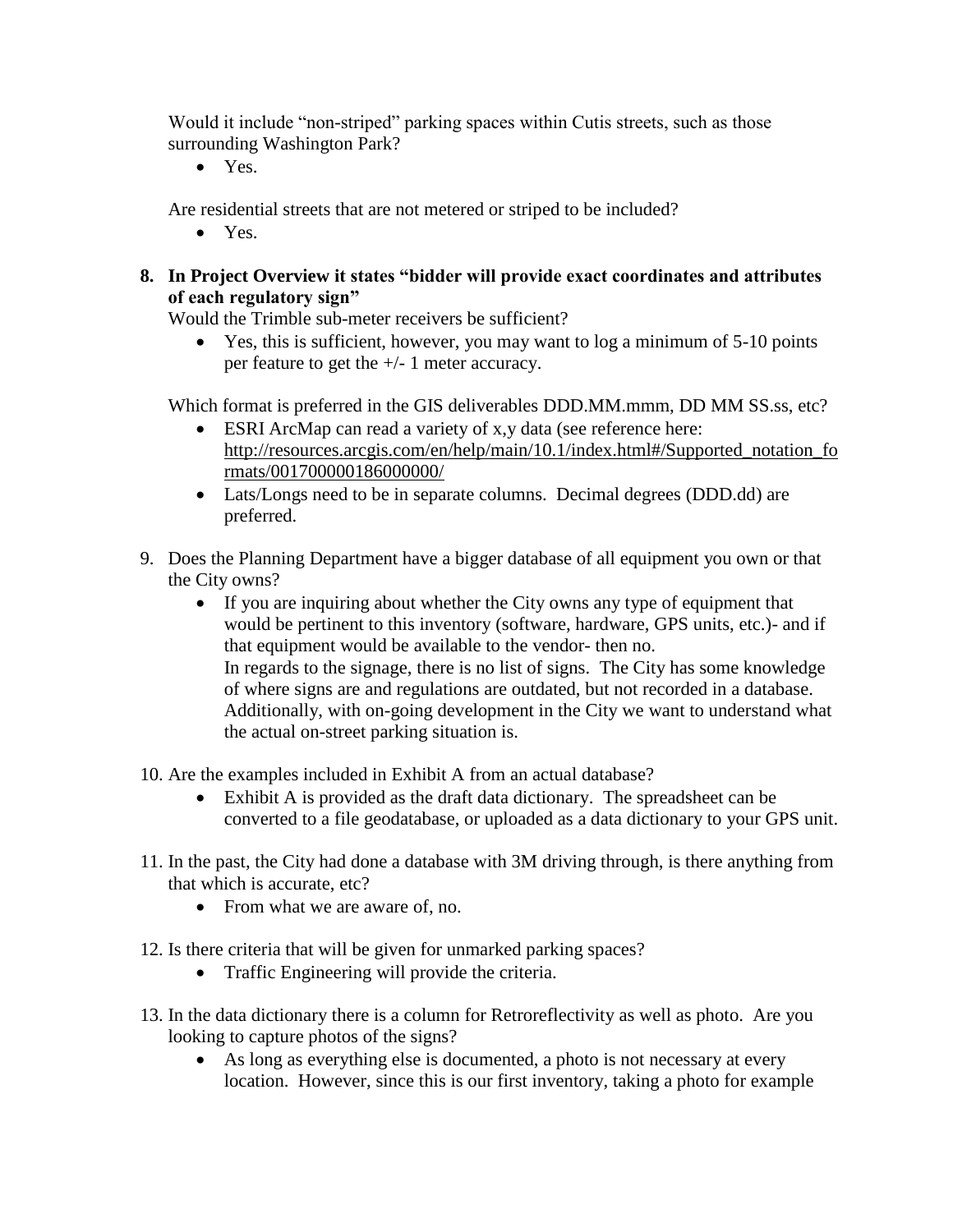documentation, or in cases that warrant such documentation, is helpful for maintenance and/or regulatory decisions.

Are you looking to measure the retroreflectivity in the process?

- Regarding the photo, as long as everything else is documented we would not need a photo of every sign, but it wouldn't hurt to have.
- We are not looking to measure the retroreflectivity, only condition reports and regulation descriptions. It is our opinion that parking regulations do not need to have a retroreflective reading, however, an attribute field was left in the data dictionary as a placeholder for a potential reasonable condition evaluation such as Acceptable or Unacceptable, or Good, Fair, or Critical.
- 14. The assumption would be that you would use this base map as a starting point as you start to replace day to day in a GIS file?
	- Yes.
- 15. Are there fields that would be expected not to be a part of this scope, like street sweeping and zoning/wards, etc?
	- Street sweeping would not be the responsibility of the successful bidder, however noting the signs that show 'No Parking on [Day] between [Time] would be. While the signs aren't labeled 'Street Sweeping', these signs indicate the alleged street sweeping time. Same with plowing, etc. Additionally, it would not be necessary to integrate the zoning or wards fields.

As a side note, these fields are only included in the data dictionary (Exhibit A) as placeholders. These can be populated in-house by City staff, after the inventory is completed.

- 16. What is your definition of a regulatory sign?
	- A regulatory sign is anything that could cause a vehicle to be ticketed if in violation of that sign. Examples would include but not limited to: No Stopping, Fire Hydrant, No Parking Here to Corner, Residential Parking Only, Loading Zones, etc. (Parking restrictions and metered parking signs are all defined in the MUTCD and NYS Vehicle and Traffic Law)
- 17. Would a fire hydrant be included even if it didn't have a sign?
	- Yes. There should be signs at all fire hydrants indicating no parking or no stopping. We would want notation if there is not a sign and then it will be determined by the City if a sign is needed.

18. Would you like parking kiosks or meters located as well?

• The Authority already has those listed. Any of the Parking Authority's regulatory signs locations are documented. The primary focus is going to be on the City's regulatory signs.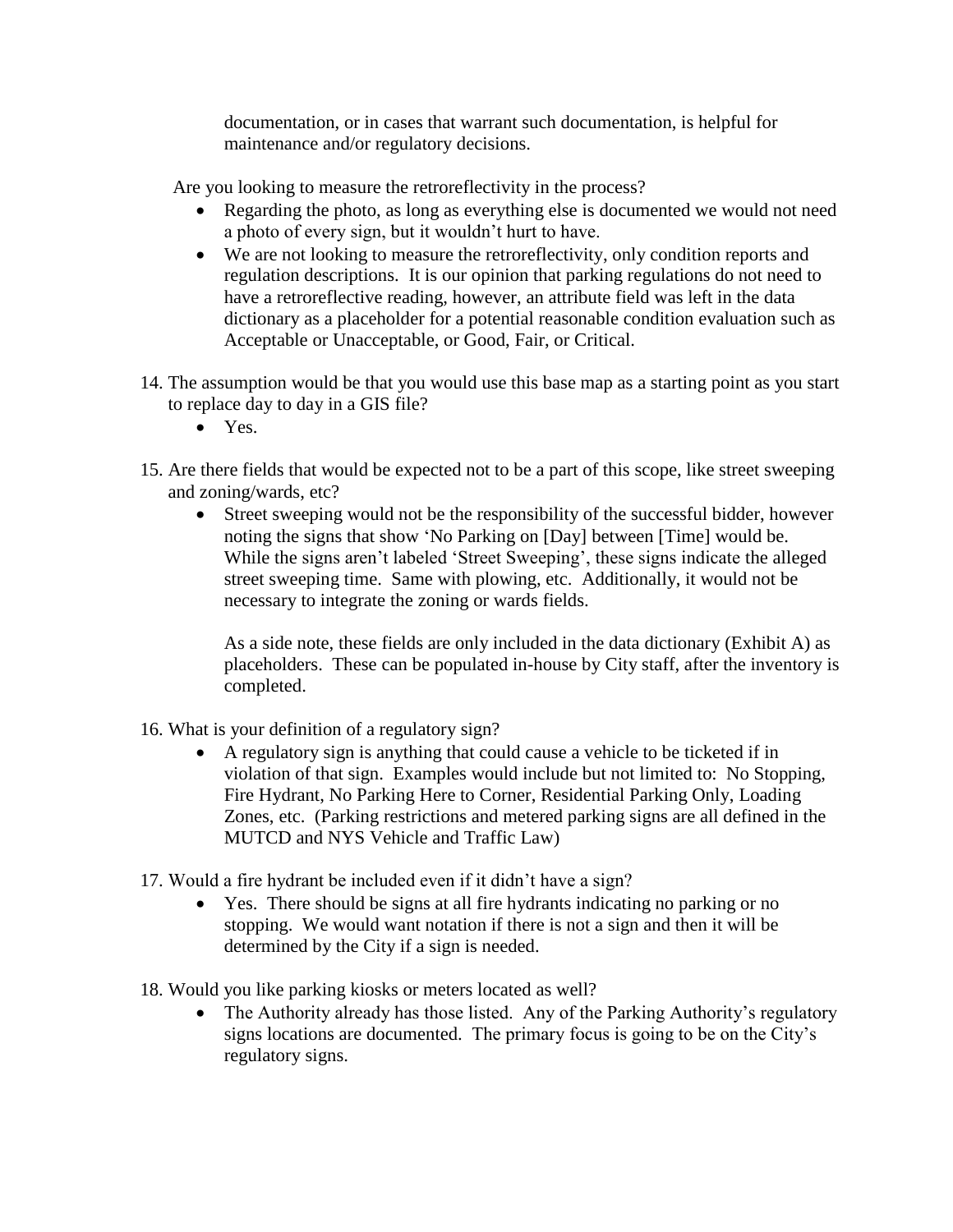- 19. Can the successful bidder obtain the documents the Authority has regarding the locations, etc. of the parking kiosks/meters?
	- Yes. Any information will be given to the successful bidder.
- 20. In the proposal evaluation it is mentioned about "structural engineering". Was this supposed to be included in the RFP?
	- No. This was a typing error.
- 21. How would 'missing signs' be identified?
	- There are specific distances between signs, which we will provide, that if that distance is not met with another sign would indicate the sign is missing. Additionally, most signs have an ending sign and if that is not located it is another indication that the sign is missing. It would be good to include a field in the data dictionary that can be used to symbolize those points representing 'missing' sign locations.

We need to follow the guidance described in the NYS Vehicle and Traffic Law and the MUTCD that describes proper signage distances. In general they shall no exceed 200 feet.

- 22. Would you want a table as opposed to having the consultant prepare something in GIS and provide you with the report?
	- Yes. The GIS deliverable may not be compatible with what Planning has. Finalists will have an opportunity to meet with all entities involved; Planning, DGS, Traffic Engineering, to address all specifics.
- 23. Is there a protocol for identifying sign IDs or would you leave that to us?
	- This would be up to the successful bidder. We prefer a unique identifier for each sign, which presumably can be created during the GPS logging. The project would be creating from scratch, a master list. The successful bidder will need to discuss their scheme with City and APA prior to instituting. This will need to be carried out for future signs.
- 24. Do you have a template or a recommendation on condition grading?
	- Exhibit A of the RFP is a draft data dictionary. Possible sign condition grading might be Good, Fair, Damaged, Missing. Type of Damage: Pre-Fade, Faded (words are illegible and needs to be replaced), graffiti, other. We are open to other conditional factors but would like to keep conditions at a minimum.
- 25. How would graffiti or vandalism be rated?
	- Exhibit A of the RFP is a draft data dictionary. We have included a field for 'Type of Damage'. It would be important to add to the notes and if it affects the visibility of the lettering, it would be noted as damaged.